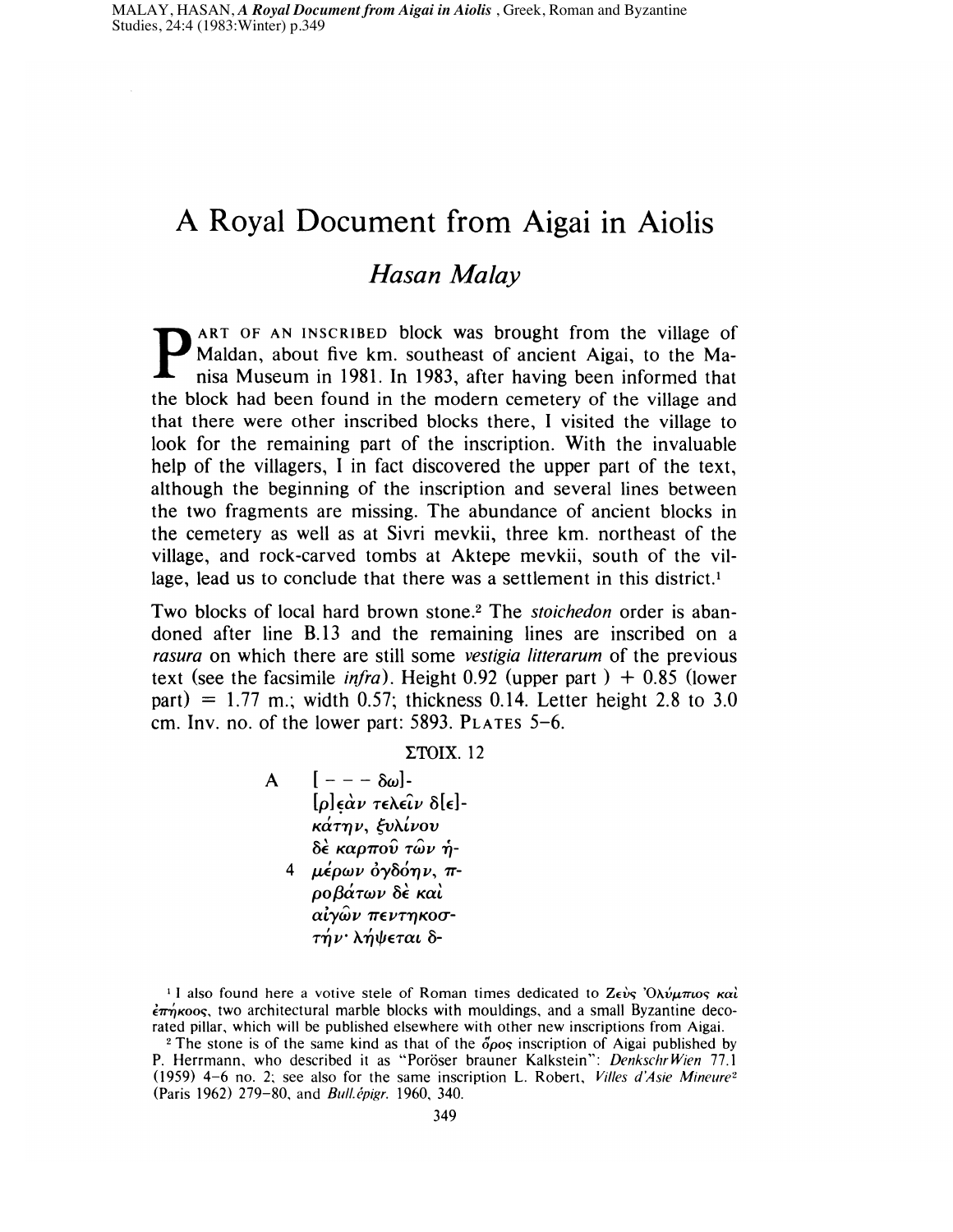350 A ROYAL DOCUMENT FROM AlGAl IN AIOLIS

- $8$   $\epsilon$   $\dot{\alpha}$ μνον και  $\chi$ ίμ- $\alpha \mu \alpha \nu$   $\tau \hat{n}$ s δέ έπ- $\iota$  yov $\hat{\eta}$ s  $\mu \dot{\eta}$   $\epsilon \hat{\iota}$ vaι τέλος· λήψετα-
- $12~$ ι δέ και σμήνεων ήμέρων όγδόη- $\nu$ ' θήρας δὲ ἀπὸ σ-<br>νὸς καὶ ἐλάφου
- $16$  σκέλος είς δέλητουργίας παρ- $\epsilon$  {*tovtat*  $[\pi \rho \dot{\rho}]$ *s*  $\sigma$ - $\tau[\rho]$ ατ[είαν ....]
- $B \qquad \text{AAETO} \ldots$ τοίς δέ έργαζ[o]μένοις τ $\grave{\alpha}$  ἐπιτ-
	- 4 ήδεια παρέξουσι ἐ' βασιλικοῦ·<br>γῆν δὲ καὶ ἀμπέλους και οικία-
	- $8 \simeq 8$   $\sigma \alpha$   $\dot{\alpha}$   $\sigma \eta \mu \rho \eta \mu \dot{\epsilon}$ να ἦσαν, ἀπέδωκ-<br>εν πασιν τὰ ἑαν- $\tau$ ών· εί δέ τις τα-
	- 12  $\hat{v}$ τα καταλύοι έ- $\, \pi \, \dot{\alpha} \, \, \dot{\epsilon} \, \dot{\alpha} \, \dot{\alpha} \, \dot{\sigma} \, \dot{\sigma} \, \dot{\sigma} \, \dot{\alpha} \,$ 'Απόλλων και Ζευς  $\kappa$ αί "Αρτεμις καί 'Αθ-

### 16 ηνα αὐτὸν ἐξοκαι Αρτεμις και Αυ-<br>ηνα αὐτὸν ἐξο-<br>λέσει καὶ αὐ(τὸν) καὶ ἐ- $[yy]$  (*y*  $y$  ovs.

non-LTOIX.

 $\ldots$  to pay the tithe [as gift], and one eighth of the fruits of the cultivated trees, and one part in fifty of the sheep and goats. He also will receive a lamb and kid. The offspring will not be subject to tax. He also will receive one eighth of the beehives. Concerning hunting, (he will also receive) one leg from each boar and deer. They will supply ... [for military affairs] as public service ...

. . . to the workers they will give the things that are necessary from the royal treasury. As for the land and vineyards and houses of which they have been deprived, he gave back to all their property. If anyone should diminish these (provisions), may Apollo, Zeus, Artemis, and Athena destroy him and his descendants.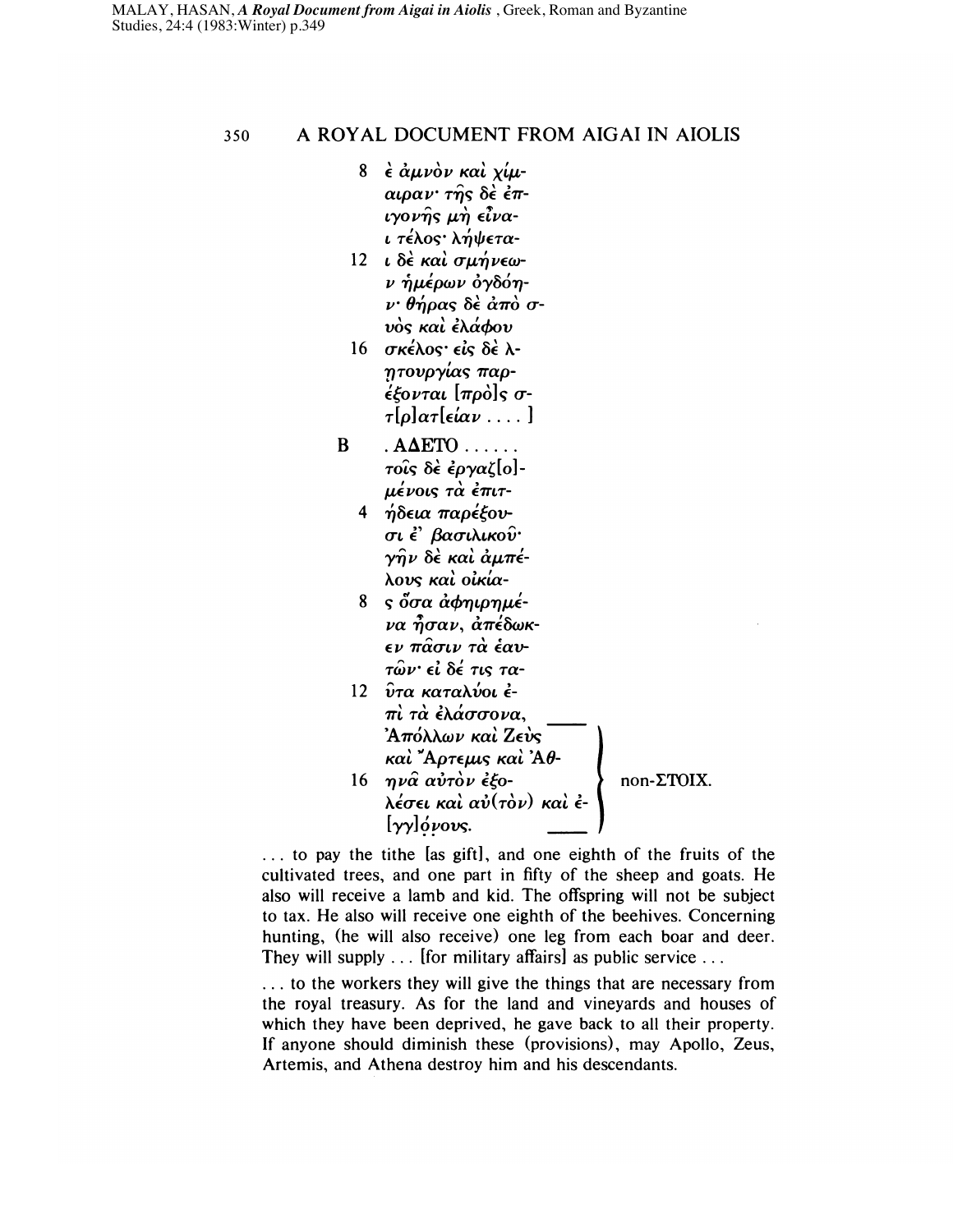Because of the expression  $\beta \alpha \sigma \iota \lambda \mu \kappa \delta \nu$  (B.5) as a substantive meaning 'royal treasury', the inscription certainly belongs to the time of the Hellenistic monarchs.3 Because of the proximity of the find-spot to the site of Aigai, property which is said to have been given back by a king (or by one of his officers) to the people living here possibly belonged to the territory of Aigai.4 It is difficult to determine by whom these properties were  $\dot{\alpha}$  $\phi$ *nu<sub>p</sub>* $\mu \dot{\epsilon}$ *va*. One may guess that these people had been driven out or expropriated<sup>5</sup> and now were reinstalled.6 The subject of none of the verbs in this text is preserved. The verbs  $\lambda \eta \psi \epsilon \tau \alpha \iota$  (A.7 and A.11) and  $\alpha \pi \epsilon \delta \omega \kappa \epsilon \nu$  (B.9) could refer to the king or perhaps his  $\partial \dot{\alpha}$   $\partial \dot{\beta}$  or one of his officers, while the future  $\pi \alpha \rho \epsilon \xi$ *ovo* cseems to point to some officials.<sup>7</sup>

About the political relations of Aigai in the time of the Hellenistic kings we have no clear information beyond the statement of Polybius that many cities, including Aigai, were taken by Attalus I in 218 B.C.8

<sup>3</sup> On the term βασιλικόν in the royal documents see C. B. Welles, *Royal Correspondence* p.321 with n.18, and the examples collected by M. Holleaux, *Etudes* II 106- 08: δοθήναι έκ (του) βασιλικού "faire allouer par le Trésor royal," and "L'adjectif  $\beta \alpha \sigma \iota \lambda \iota \kappa \iota' \nu$  employé substantivement a, comme on sait, un sens différent: dans toutes les monarchies hellénistiques, comme au reste dans toute monarchie,  $\tau \dot{\phi} \beta \alpha \sigma \mu \chi \kappa \dot{\phi} \nu$  ou  $\beta \alpha \sigma \iota \lambda \iota \kappa \iota' \nu$  (sans article), c'est le 'Trésor royal', le fisc et, par extension, l'administration du fisc."

4 See for example W. Ramsay, *Historical Geography of Asia Minor* (London 1890) 116: "the territory of Aigai must have been very wide."

<sup>5</sup> If the reason was not a war, one may suppose that the land that belonged to the temple of Apollo Chresterius had included the property of these people but then had been diminished by some ruler. G. E. Bean, in publishing a stele from Atçılar Köyü marking the consecrated area to this temple, commented, "If we should assume that the other stelae were placed at a similar distance around the temple, the dedicated area would be very large": *Belleten* 30 (1966) 526 *(Bull.épigr.* 1968, 446). For the lands belonging to various temples in Asia Minor see D. Magie, *Roman Rule in Asia Minor* II (Princeton 1950) 1016-17.

<sup>6</sup> Perhaps they were cultivators on royal land  $(\chi \omega \rho \alpha \beta \alpha \sigma \mu \omega \kappa \eta)$  whom we normally would call λαοί; see *Royal Corres.* 11, 18, 20; *I. Sardis* 1; P. Briant, *Annales litt. Besancon* 140 (I972) 93-133.

<sup>7</sup> Compare the inscription from Camlicakoy, about ten km. south of Maldan where the present inscription was found, which records an arrangement concerning the boundaries of Aigai, published by Herrmann *(supra n.2): συντάξαντος βασιλέως 'Αντιόχου*  $\delta\rho$ οι της Αίγαίδος οι τεθέντες ύπὸ Άπελλέους του Μητροδώ[ρου. Because of the mountainous nature of this district, Herrmann considered that problems concerning boundaries were frequent. For some other boundary stones between Aigai and Myrina see J. Keil/A. von Premerstein, 1. *Reise (DenkschrWien* 53.2 [1908]) 98 nos. 204-07.

 $85.77$ : κατά δέ τον καιρον καθ' δν 'Αχαιος έποιείτο την έπι τους Σελγείς στρατείαν "Ατταλος ἔχων τοὺς Γαλάτας ἐπεπορεύετο τὰς κατὰ τὴν Αἰολίδα πόλεις καὶ τὰς συνε- $\chi$ είς ταύταις, δσαι πρότερον 'Αχαιώ προσεκεχωρήκεισαν διά τὸν φόβον... ήσαν δ'αί TOTE μεταθέμεναι προς αύτον πρώτον μεν Κύμη και Σμύρνα (emended to Μύρινα: U. Wilcken, RE 2 [1896] 2162 s.v. "Attalos 9," cf. Holleaux, *Etudes II 19) και Φώκαια'* μετά δε ταύτας Αίγαιεῖς καὶ Τημνῖται προσεχώρησαν καταπλαγέντες τὴν ἔφοδον.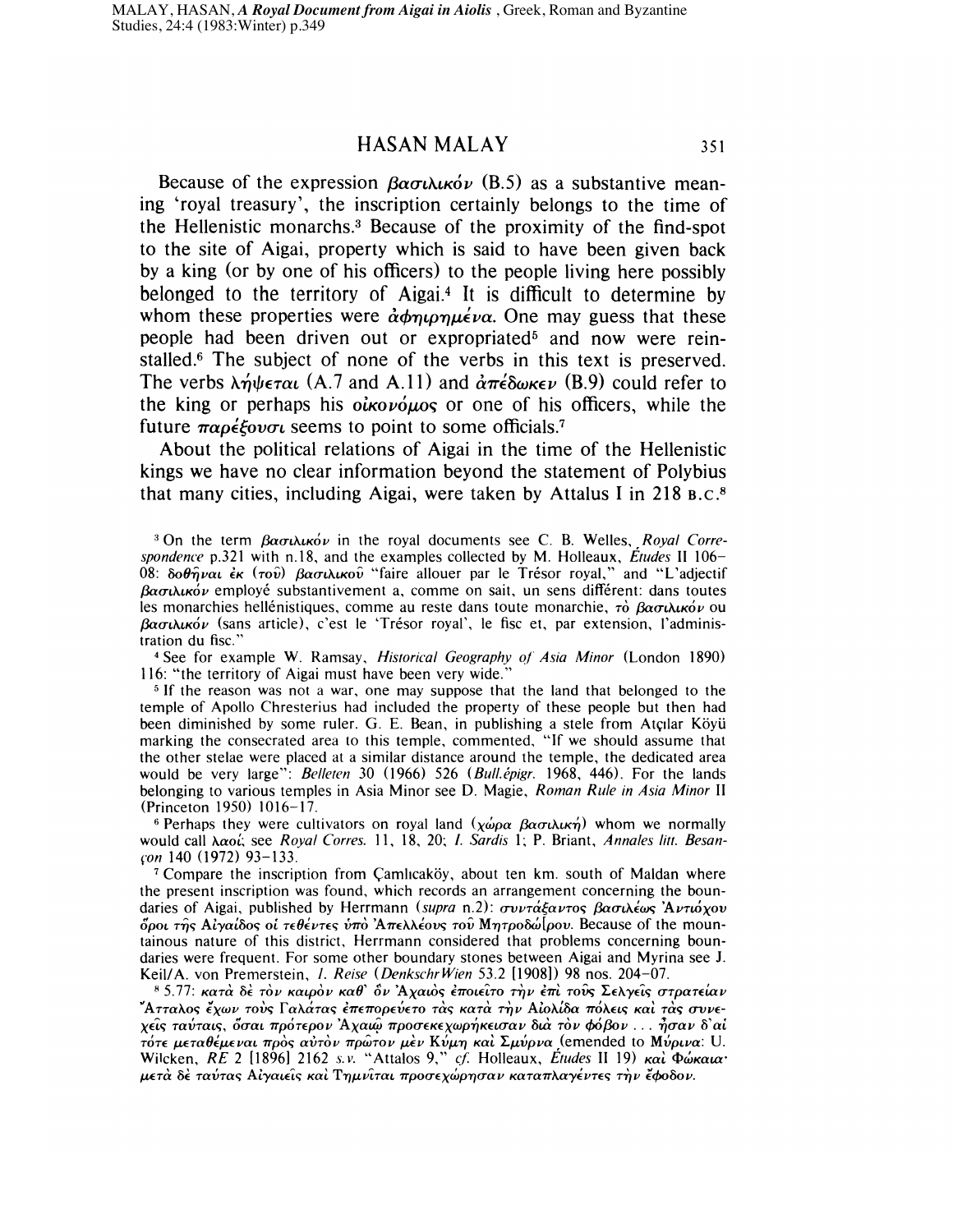#### 352 A ROYAL DOCUMENT FROM AlGAl IN AIOLIS

But the general appearance of the present inscription suggests a date early in the third century  $B.C.,<sup>9</sup>$  and it is hard to make a connection between the events in the time of Attalus I and the reinstallation recorded in our document. I prefer to suggest the long reign of Antiochus I Soter (281-261) for this inscription. There are still some examples of *stoichedon* style in this period.<sup>10</sup> and varying letter heights, as in our inscription, are a peculiarity of the *stoichedon* inscriptions of the fourth and the third centuries.<sup>11</sup> In any case, we need further evidence to know what happened in this district in the early Hellenistic period.

LINE A.I. The traces at the beginning of the first line may be restored as  $\delta \omega \rho \cdot \epsilon \dot{\alpha} \nu$  though the letter *epsilon* is doubtful. The traces are seen as . on the stone. The accusative  $\delta \omega \rho \epsilon \alpha' \nu$  was commonly used as an adverb meaning 'as gift, freely'.<sup>12</sup>

LINES A.1-2. It may be supposed that the  $\delta \epsilon \kappa \dot{\alpha} \tau \eta$  is a tax on cereals, for which the  $\delta \epsilon \kappa \dot{\alpha} \tau \eta$  may have been customary in the Persian-Seleucid tradition.<sup>13</sup>

LINES A.2-3. The expression  $\kappa \alpha \rho \pi \alpha \hat{i}$   $\tau \hat{\omega} \nu$   $\hat{\eta} \mu \hat{\epsilon} \rho \omega \nu$  seems to mean here 'fruits of cultivated trees' rather than 'fresh fruits' since it was quite common to present fresh fruits to a king or official.<sup>14</sup>

LINES A.5-7. The  $\pi \epsilon \nu \tau n \kappa o \sigma \tau n$  is supposed to have been elsewhere a tax on imports: L. Robert, *Hellenica* XI-XII 193, *cf I.Erythrai* I 9 ("die Importsteuer"). For  $\pi \rho \partial \beta \alpha \tau \kappa \phi \nu$  and  $\phi \phi \rho \partial \beta \alpha \sigma \sigma \rho \partial \alpha \gamma \partial \nu$  see *Hesperia* 27 (I958) 77 and *Bull.epigr.* 1959, 43.

LINES A.8-9. Because it is used together with  $\partial u$ vós, the word  $x_i$  $\mu$  $\alpha_i$  $\alpha$  must mean here 'kid' rather than 'she-goat'.

LINES A.9-1I. It is interesting to find that the offspring of goats and sheep are not subject to taxes, so that the inhabitants would not have to pay excessive amounts.

LINES  $A.11-13$ . We know from some inscriptions that there existed a tax on beehives. See for this practice L. Robert, *Coli. Froehner 79* 

 $9$  Note that the letter forms (except  $xi$ ) are very similar to those of the Camlicaköy inscription *(supra n.7)*, about which Herrmann wrote, "Es ist keine Frage, dass es eine typische Schrift des 3. Jhdts. ist" (5 n.l).

10 See Holleaux, *Etudes* II 53.

<sup>11</sup>See R. P. Austin, *The Stoichedon Style in Greek Inscriptions* (Oxford 1938) 30-31.

<sup>12</sup> See for example *OGIS* 229.102-03, *υπάρχειν αυτοΐς τους τρεΐς κλήρους δωρεάν* ... δοθήναι αὐτοῖς κλήρον ἱ<del>ππ</del>ικὸν δωρεὰν τῶν παρακειμένων τῶι δήμωι; 748.2, τάδε {OOJKE *V* 4>LAETaLpO" 'A *TTaAov* OOJPEU *V TWL 8T,J-LW1.* 

13 See for this practice M. Warrle, *Chiron* 8 (I978) 223 with n.112, and *Royal Corres.*  51.17f.

<sup>14</sup> On *ξύλινοι καρποί see TAM II 1.14 (OGIS 55.14)*; Wörrle *(supra n.13)* 218f; Welles *ad Royal Corres. 51.17.*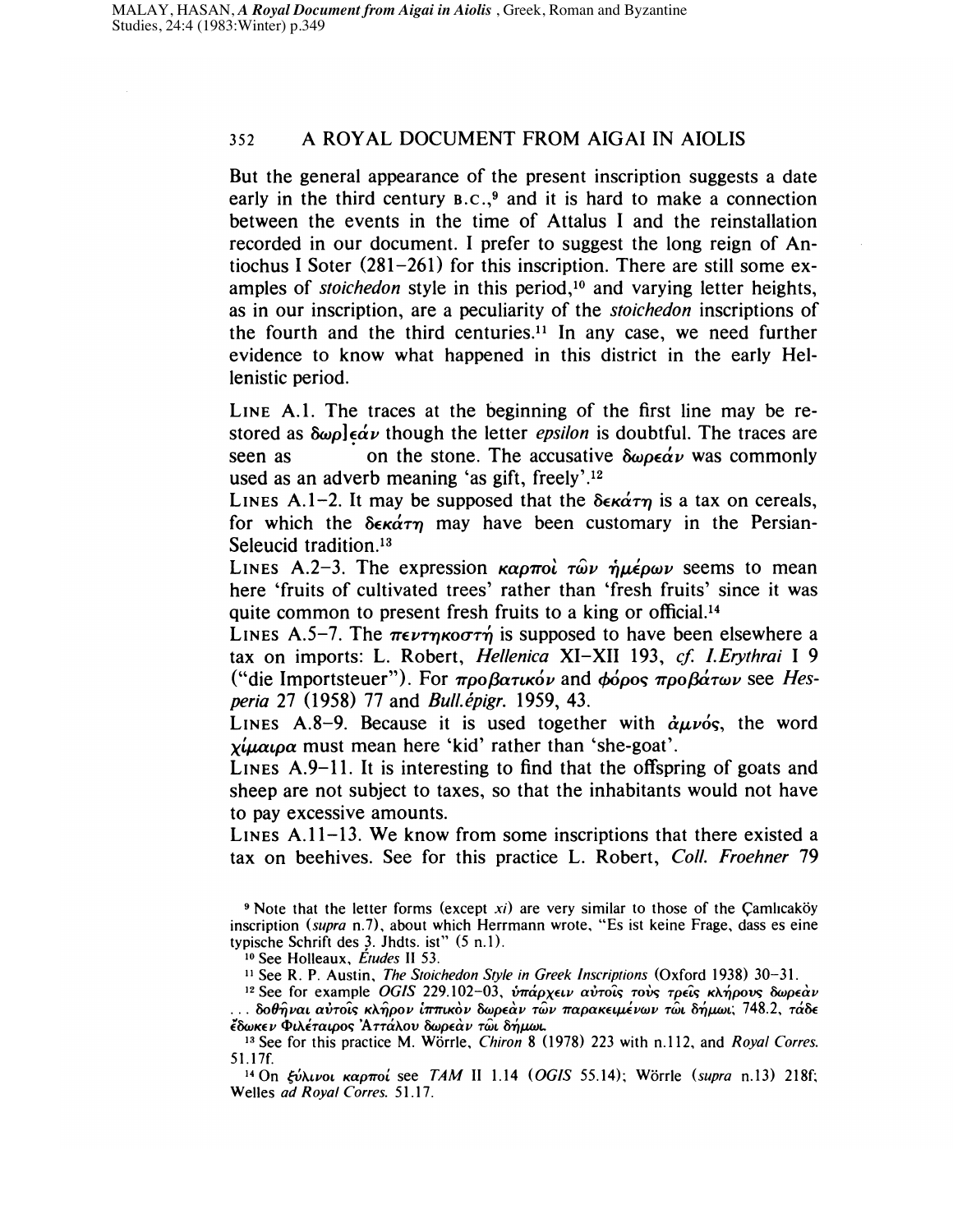MALAY **PLATE 5** 



INSCRIPTION FROM AlGAl IN AIOLIS UPPER FRAGMENT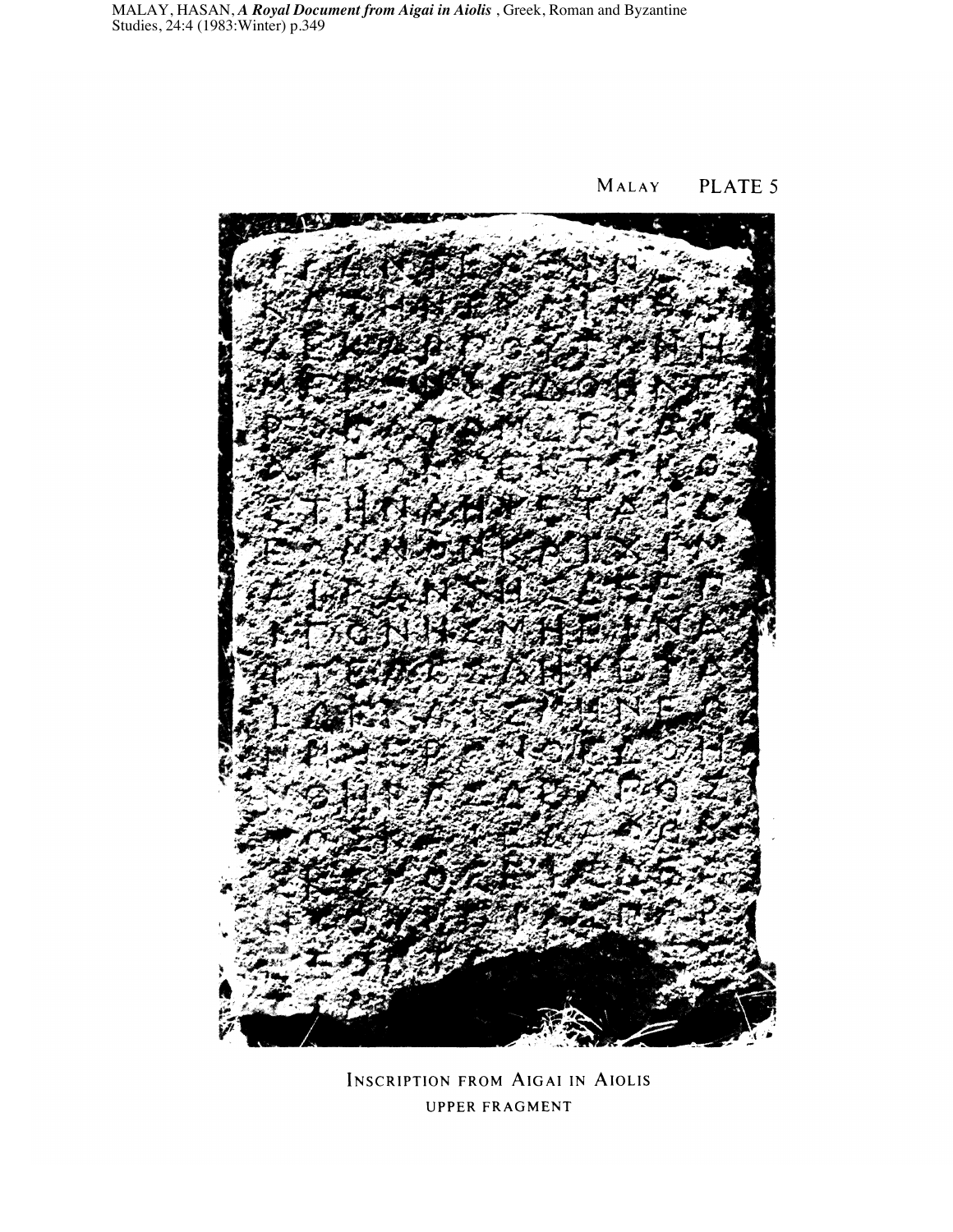### PLATE 6 MALAY



INSCRIPTION FROM AlGAl IN AIOLIS LOWER FRAGMENT